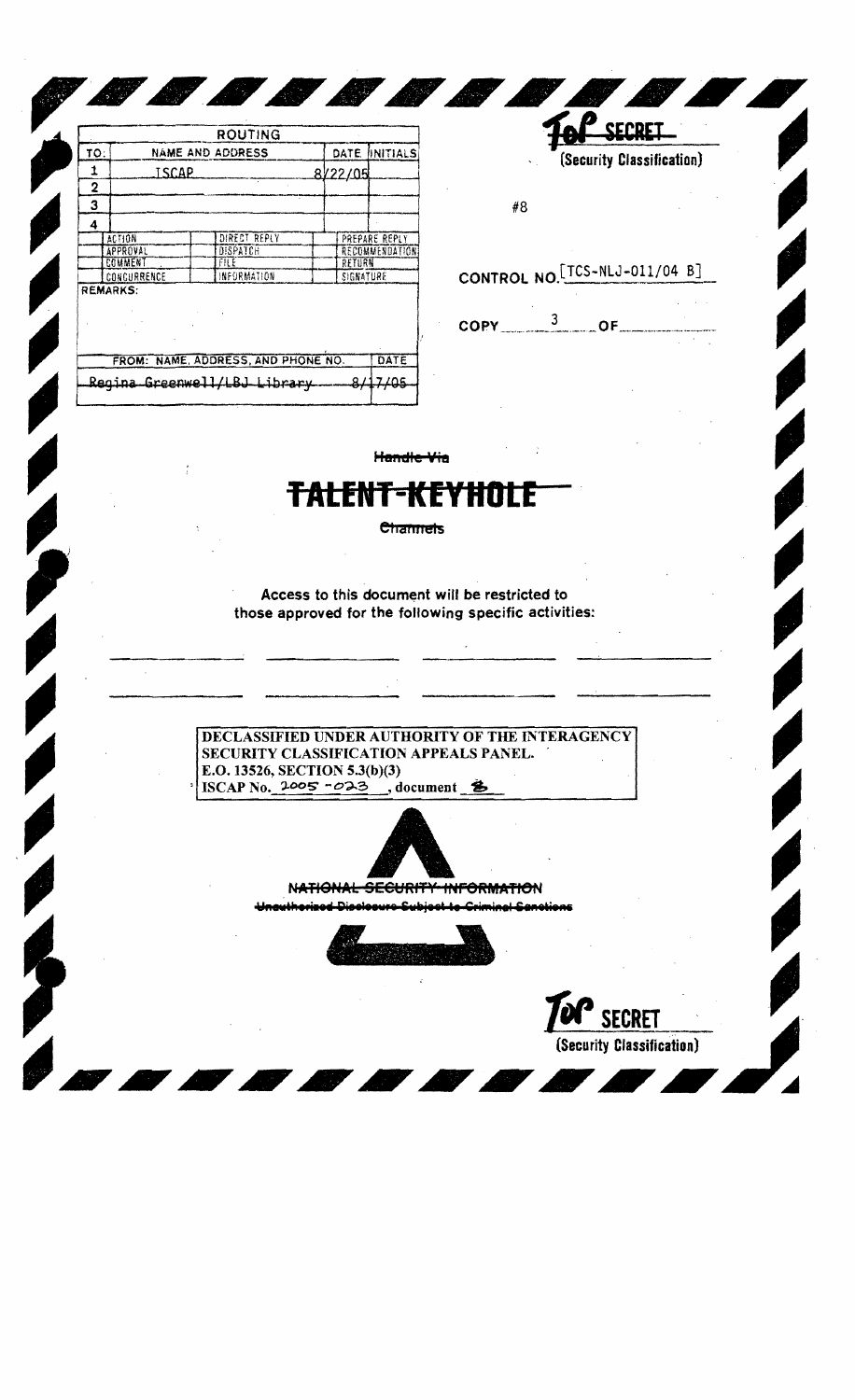11 DECEMBER 1968

.1 THE PRESIDENT'S  $\alpha$ <sup>2</sup>  $\alpha$ <sup>2</sup> 250 [SCAP Apperl]

> I P

1 .. I,

. TOP SECRET GONTAINS SIGINT AND KEYHOLE MATERIAL  $\, \, \big\backslash \,$ 

**·--\_ .. \_-----------------------------------------------\_.-.** 

Portion identified as unresponsive to appeal

 $\sim$  1.  $\sim$ 

",' "

-----------------------~--------.-.------ ..----.-------- 2. Soviet Union Finance Minister Garbuzov avoided ••••• <sup>I</sup> <sup>I</sup> anti-American diatribes yesterday in presenting the new budget to the Supreme Soviet. This suggests a continued desire not to muddy the water before any strategic arms limitation talks.

> The defense budget showed an in-<br>crease of six percent, and that for science (three-quarters of which is military research and space programs) about 13-14 percent. Because we have not seen the early spadework that would go into major new programs, we are inclined at first glance to question whether the increases in defense and space spending will actually reach the figures given by Garbuzov.

On the whole, we estimate the Soviets probably will spend next year about the equivalent of \$60 billion US on defense and space.

';,. «"

TOP SECRET CONTAINS SIGINT AND KEYHOLE MATERIAL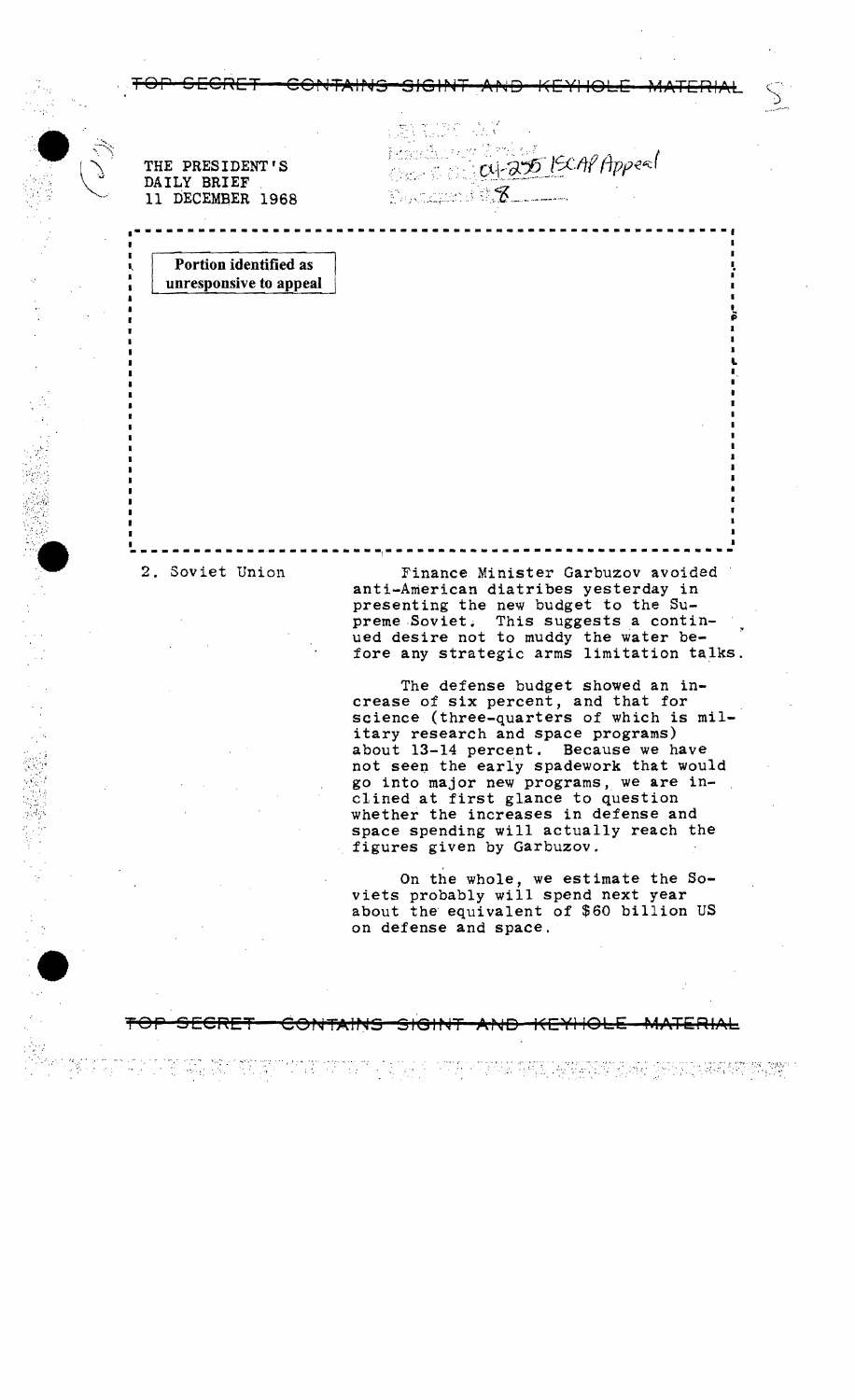Portion identified as<br>unresponsive to appeal

 $\blacksquare$  $\blacksquare$ 

i merekî bi gir

 $\Delta \epsilon$ 

TOF

<del>secret</del>

हों है

ੇਖਦੀ

<del>'CRE</del>

<del>co1</del>

CONTAINS SIGINT AND

oma en Elektrick kanp

**MATERIAL** 

**MATERIAL** 

<del>KEAHOFF</del>

그는 무료하다 전화 한 일까요? 승규 생각 시중화 정보 전문 책임에 있다.

<del>KEYHOLE</del>